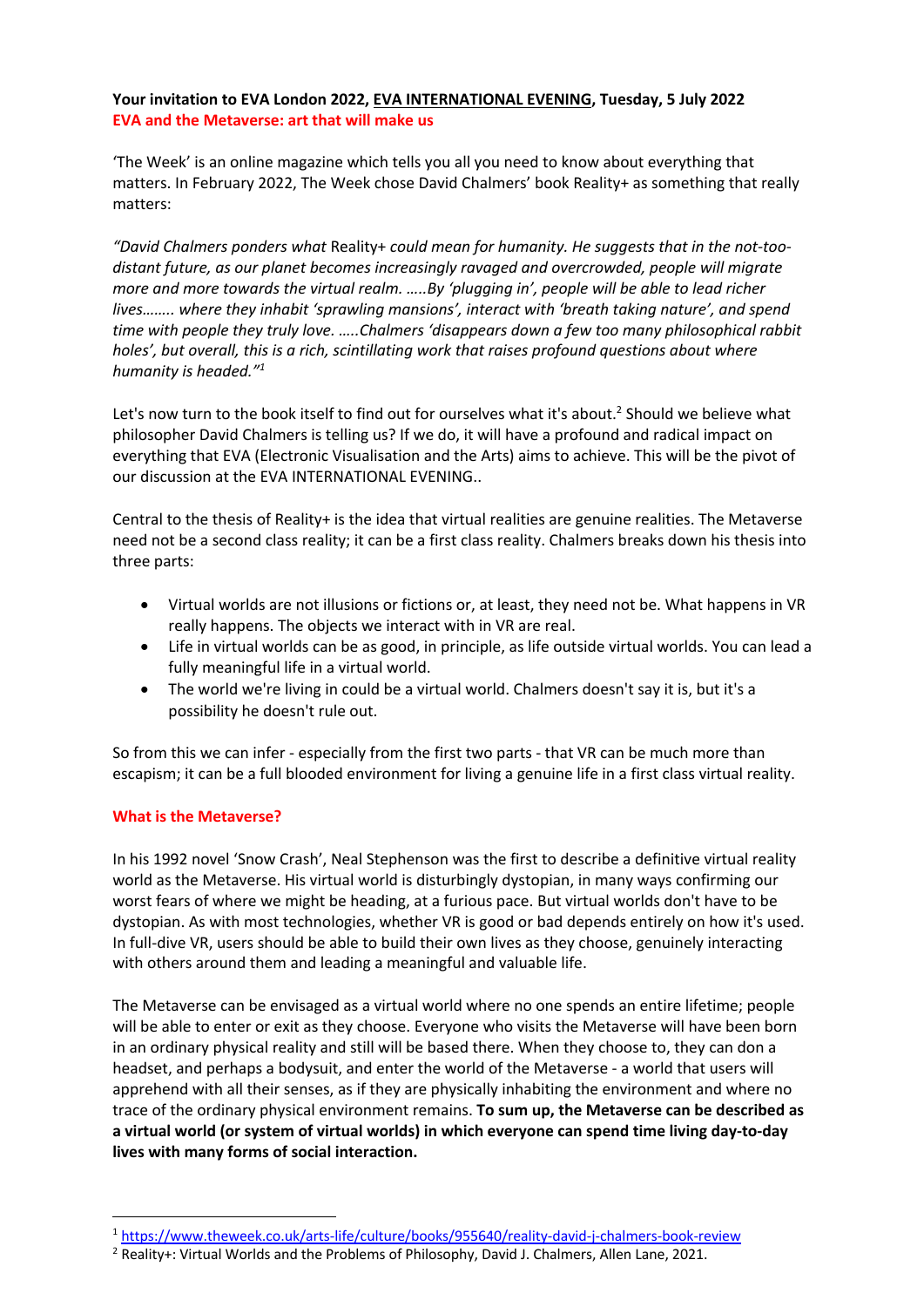## **Making it happen**

VR is still primitive but, already, it is possible to enter an immersive world that, in some ways, is reminiscent of physical reality. As yet, few attempts to create a Metaverse have come close to realising Chalmers' forecast of virtual worlds becoming first class realities. It's true, of course, that the use of VR for social interaction is advancing and, already, an ecosystem of Metaverses (or maybe one great big Metaverse) is beginning to take shape.

The CEO of Facebook, Mark Zuckerberg, describes Metaverse as an 'embodied Internet where instead of just viewing content, you are in it'. This is why he wants Facebook to become an online Metaverse - not *a* Metaverse but *the* Metaverse. He is one of the few who has at his disposal the huge sums required to make Metaverse the new Internet. He forecasts that, instead of phoning one another, in the future you'll be able to sit as a hologram on my couch or I'll be able to sit as a hologram on your couch and it'll feel like we're in the same place, even if we're in different states or hundreds of miles apart. *"I think that's really powerful"* he says.3

But remember, stepping from a social media platform into the Metaverse means a shift from moderating *content* to moderating *behaviour*. Even Facebook admits that doing the latter, at any meaningful scale, is practically impossible. It seems unlikely anyway that Facebook will want to change a business model that has served it so well – a model that, in giving scant recognition of people's privacy, serves only to remind us that none of the moral or legal questions regarding the concept of a Metaverse has been resolved. Perhaps this is seen as an advantage by those aiming to move the Metaverse into the mainstream of commercial activity.

Already, for architects, the Metaverse is no longer a fringe subject; it's been embraced by a number of established firms. *"The Metaverse is where much of the action and innovation will be happening in the coming years"4* says Patrick Schumacher (who runs Zaha Hadid's office). Unbound from constraints like buildability and construction schedules, large sums are being invested in digital land. Projected to become a trillion-dollar industry, architects are rushing towards the Metaverse as shown by new business opportunities such as 'Metaverse Architects' 5 . In all this action we're seeing new virtual worlds being created which, all too often, are based on the physical realities of our nonvirtual world. Why?

Virtual reality, in my opinion, should not become a mirror of physical reality. The creative opportunities on offer are so huge and fundamental that only a new 'Metaverse aesthetic' will suffice. At EVA, more than anywhere else, we have the vision to seize the biggest creative opportunity the Earth has ever offered. Jim Hemsley dreamt of just such a future when, in 1990, he brought together all those who can make a new digital world under the umbrella of EVA, and now, the technology has advanced to the extent that we are on the brink of being able to realise his dream.

## **What can EVA do?**

EVA has already taken a few tentative steps towards a new virtual world. At a recent EVA International Session, held virtually in São Paulo, participants from all parts of the world, expressed diverse views on: *In a post-pandemic world what happens to culture? Will our cultural institutions seize new opportunities for advancement or suffer decline?* At the event, new media artists came forward with ideas that gave some initial insight into what a Metaverse might be. I've written about these in my article produced for EVA 2O22. It's called: *Through the looking glass to a post-pandemic*  world with new media artists as our guide.<sup>6</sup> Speaking as an architect, I don't think the creation of a

<sup>5</sup> https://metaverse-architects.com/

<sup>3</sup> https://www.bbc.co.uk/news/technology-57942909

<sup>4</sup> https://www.archdaily.com/980632/the-architecture-of-virtual-environments-designing-for-themetaverse?ad\_source=search&ad\_source=search

<sup>&</sup>lt;sup>6</sup> To be published in the Proceedings of EVA 2022 and online at https://www.scienceopen.com